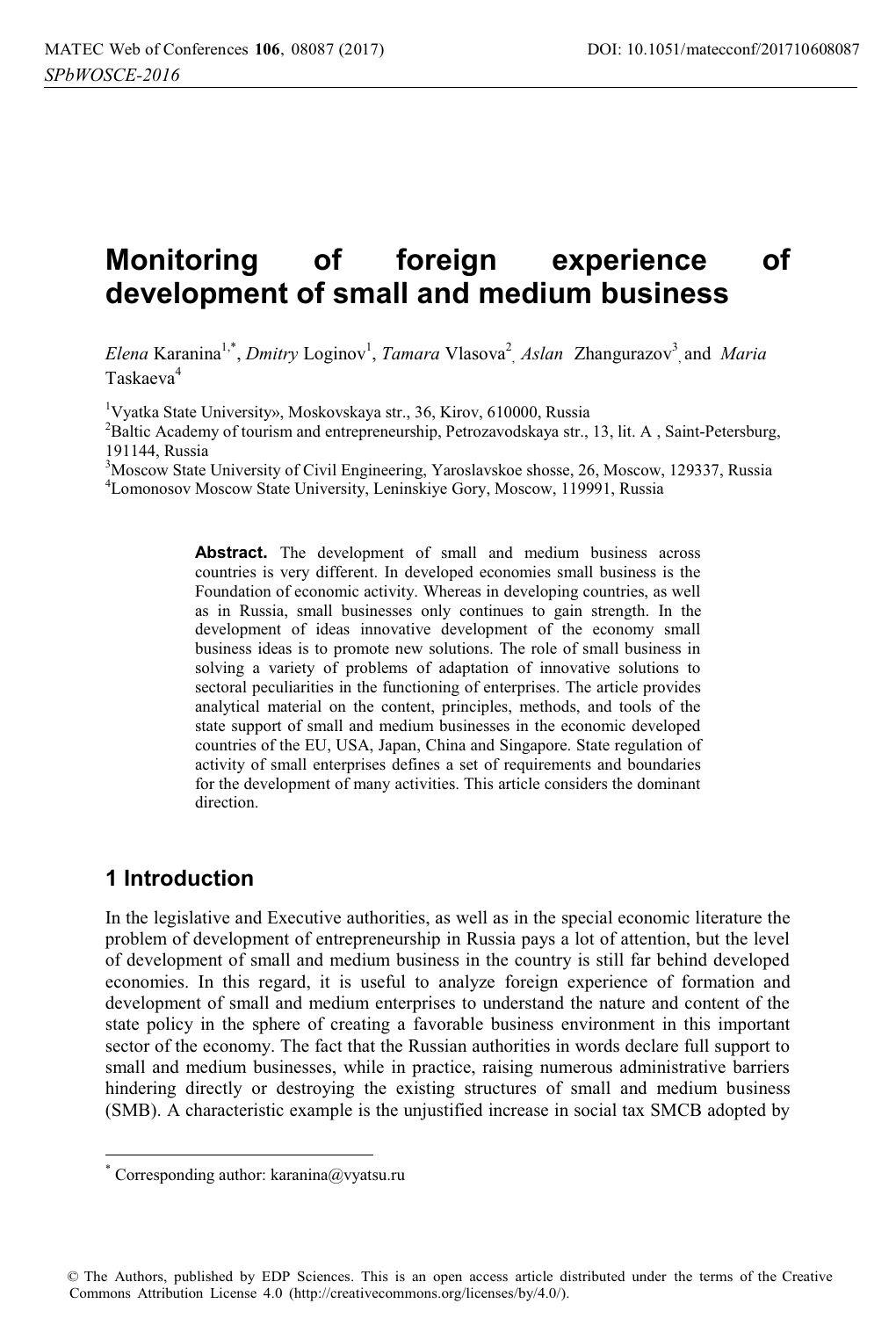the Russian Government, and subsequent withdrawal from the market of more than three hundred thousand small businesses.

## **2 Methods**

On the contrary, the analysis of the current practice for the operation of SMSB abroad suggests that for these enterprises the state strive to create the most favorable conditions for the development. Thus, differing regional characteristics, in all cases, state support is to create equal legal and economic conditions for the development of different forms of business. Evidence of such attention by the state is SMSB share in GDP of these countries: Canada – 27%, Czech Republic – 35%, Malaysia – 47%, the USA – 62%, Japan – 63%. For comparison, the figure for Russia is 21% [1-6].

The most developed support system SMSB have the United States of America, where this function is assigned to the small business Association (SBA), which implements its activities in the following areas:

- assistance in obtaining loans and guarantees on loans for business;
- subsidies and lending to small and medium businesses at the expense of its own budget;
- technical and information support of business.

Currently, the SBA is the largest government organization specializing in the support SMSB; it has more than 100 offices that interact with the special centers that provide training for representatives of SMSB, search of sources of funding and advice.

The most important task of the Federal government is the development of a competitive environment in which, due to the reduction of production costs is the process of using more efficient technologies.

The task of establishing and maintaining inter-territorial cooperation in order to ensure the development of the local market of goods and services, whose implementation should be based on the presence of problems, risks and legal restrictions, can have as a subject the following questions:

- to assist the purchase and implementation in other regions of the goods and services that meet consumer demand for the population of subordinate local administration of the territory;
- to assist the purchase of manufacturing, material and natural resources and their rational use local producers, including cooperation with representatives of other regions and/or municipalities;
- preparing and training staff in other regions and municipalities for services carried out at the local consumer market;
- facilitating the establishment of interterritorial (interregional, Interdistrict, etc.), market infrastructure, common use for adjacent (close) areas that would stimulate the development of enterprises in the sphere of consumer market (such as providing services: banks, investment companies, leasing centers, consulting organizations, transportation and logistics companies, etc., and enterprises providing services of sociocultural sphere);
- facilitate the development of mutually beneficial interregional cooperation and integration of resources, joint ventures, financial and industrial groups, regional associations and consortia, focused among other things on the output of goods and services with high consumer qualities;
- solution of other issues of local importance related to the development of the consumer market.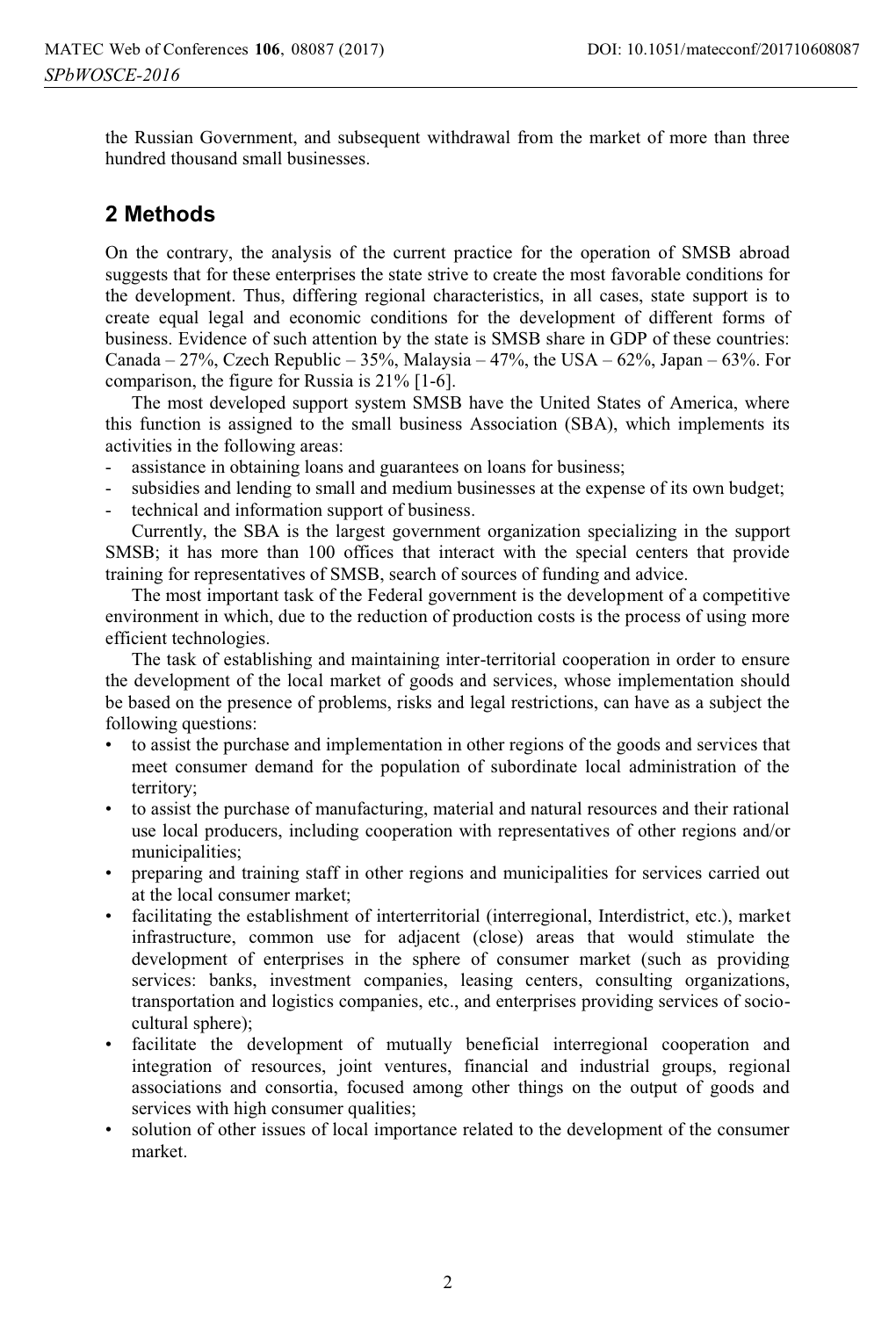The role of interregional cooperation in the sphere of production and realization of goods and services of adequate scope and quality that meets the demand of consumers, determined by:

- the purpose of the expansion of the common economic space interactive areas;
- the need to optimize the placement of objects of infrastructure on the basis of cooperation activities of the various territorial units to minimize financial and other resource costs, eliminate duplication and overlap of activities similar institutions;
- the need to combine the efforts of regions in addressing the challenges of joint, cooperative in nature, activities of inter-regional and intermunicipal value with a multiplier effect of creating new jobs, including service orientation, etc.

Accordingly government policy in this area is focused on creating a single economic space in which to carry out the renovation process of the economy on new scientific and technological platform with a focused regulation of the labor migration, facilitate the range expansion and increase in volumes of mutual deliveries of goods and services between regions and municipalities, which simultaneously helps increase the level of employment and welfare.

Currently, the issues of economic interaction are solved at the international level (in particular, confirmed the formation and functioning of the Eurasian economic Union EAEU) and at the interregional level. According to Burov M. P., "...development of effective forms and methods of interaction of subjects of Federation and encourage participation in this process all stakeholders - public and public organizations, entrepreneurs, and scientists is an important factor in accelerating economic development, pull-UPS, lagging regions due to the inclusion in the turnover of local resources and to more fully exploit the benefits of the interregional division of labour".

Defining the main goals, objectives and strategies of regulation of interregional economic relations in the conditions of modernization of the economy, overcome its inherent crisis trends, it is advisable to consider the following issues:

- significant differentiation of regions and municipalities industrial production, employment, innovation, natural resource potential, which leads to the preservation of distinctions in level socially-economic development of territories and, in some cases, monopropellant the local economy;
- insufficient use of effective strategies partnership (including between the authorities and business) in the interests of the functioning and development of territories, including the development of the market of goods and services socio-cultural purposes;
- sub-optimal division of powers between the Federal centre, subjects of the Russian Federation and municipal formations, which prevents the most efficient use of available resources in the various formats of inter-territorial cooperation.

It should be noted that in the 90 years of the twentieth century supra-regional structures designed to carry out the tasks of interregional cooperation in Russia, was made by the interregional Association of economic interaction of subjects of the Russian Federation ("North-West", "Central Russia", "Chernozemye", "Big Volga", "the North Caucasus", "the Ural Association" ("Big Ural"), "Siberian agreement", "far East and Transbaikalia"). The composition of these associations were carried out on the formation of integrated production complexes holding type (clustered, more flexible in its essence, forms of partnerships in Russia came later), as well as common systems infrastructure (transport, energy, environmental, security, etc.), promotion of interregional trade in goods and services, receive a variety of benefits from such inter-regional division of labor.

 In the country annually about 600 thousand small businesses, in that time, as liquidated about 500 thousand, However, is the long-standing practice when not being utilized in one area, the business owner closes it and moves to another business. And this is the main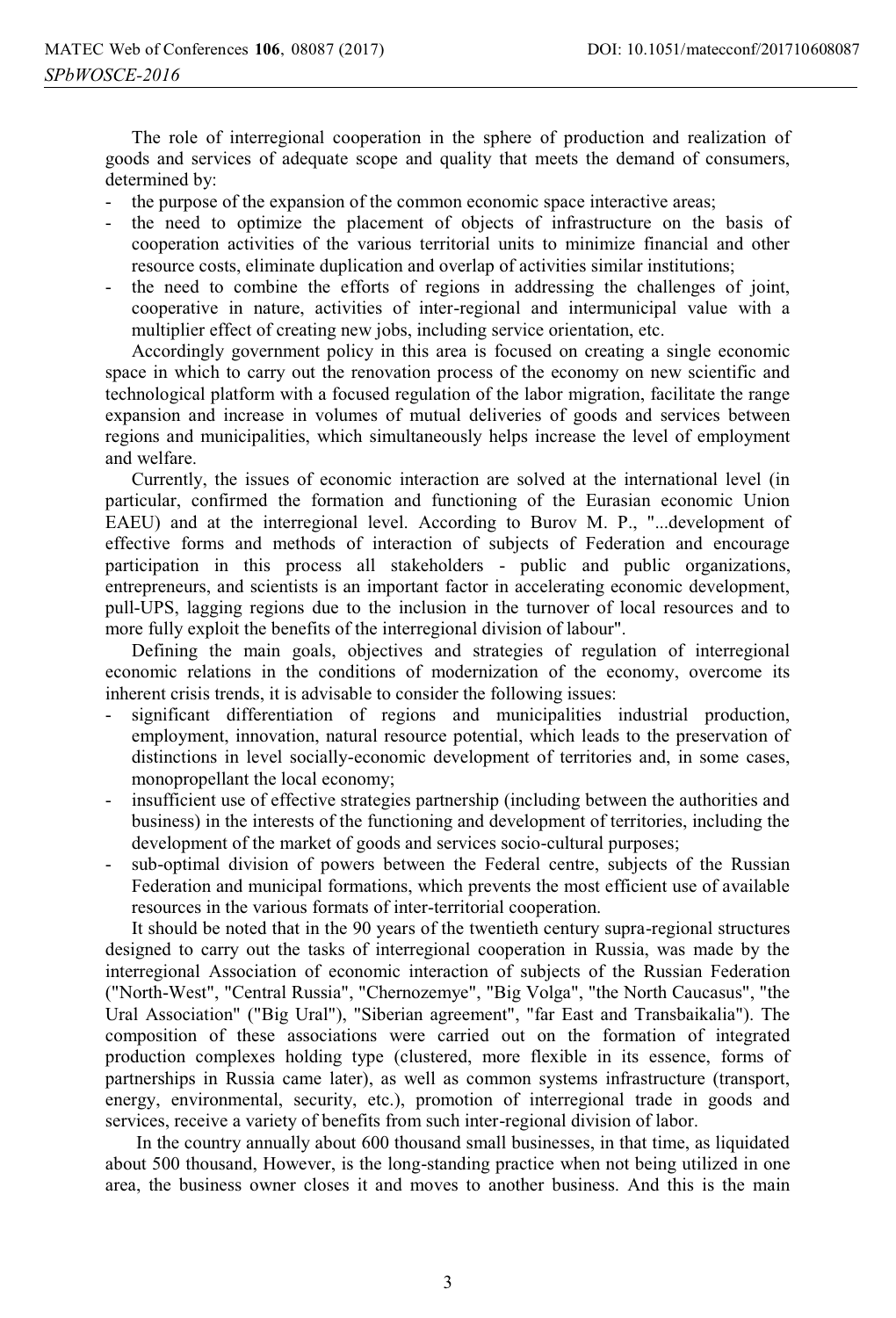mental difference between doing business in Russia and abroad, where the opening of a new business is common practice, driven by government and banking institutions. Currently in the United States was more than 26 million small and medium enterprises, which provide jobs for more than half of the working population.

## **3 Results**

Small business owners can expect to receive concessional loans, grants, and subsidies, because the promotion and creation of enterprises and prevention of their bankruptcy is one of the key challenges in cooperation between government and business. This function is performed by the National Agency for enterprise creation (ANS), which buys small and medium-sized enterprises in the event of threats of bankruptcy.

One of the leading organizations engaged in lobbying interests of business structures, the Movement of French entrepreneurs, which is quite tough and strongly defends the rights of members SMSB in dialogue with the government.

Currently, Japan is among the most developed States that have made significant technical and economic progress through the development of SMEs.

Today, the share of SMEs in the economy of the country is about 40%; small and medium enterprises are presented mainly in the fields of construction, light industry and services; in the production of automobiles, technical products, a large proportion is occupied by large concerns and corporations. To resolve this imbalance, the government of Japan began to pay more attention to the development of technical and knowledge-intensive production in the SME sector. Regulation of the activities of SMEs in Japan is carried out by governmental organizations, such as the management of small businesses (UMP), the main directions of policy which are the monitoring of implementation of the Antimonopoly legislation in respect of SMB; ensure and support the interests of SMEs; limiting the control of owners of large business, etc. [4] the Legislature determine the status of SMEs and the size of benefits for them, taking into account activity and also control the quality of products that allows the government to curb rising prices and inflation. To organize financial support for SMEs in the country created an insurance Corporation to SME and the Association for the guaranteeing of loans. The government provides grants, loans and assistance in obtaining loans for all stages of development of SMEs, which actively participate in the development of innovative industries; supports SMEs by providing services in the field of organization, consulting, advertising, recruitment. This government policy led to the creation of the favorable conditions for the development of SMEs in various fields.

SMSB share in China's GDP is 55%, slightly less than in the EU countries; however, the government considers SMEs a key driver of economic growth and the creation of a competitive market stimulates and enhancing the role of SMEs in the economy of the country. The government is trying to promote economic growth of SMEs, improving legislation aimed at creating equal opportunities for all types of companies in matters of credit, investment, improvement of production, implementation of new technologies. In the country actively there are state funds for the support and development of the SMEs, the main functions of which is to obtain loans for business development. One of the most influential is the State Fund of development of small and medium enterprises created at the expense of budgetary funds of the country.

SME is considered in the country as a source of innovative ideas, implementation of which will dramatically increase production of high-tech products, which are in great demand abroad. Support SMSB also deals with the Chinese center for coordination and business cooperation, whose main task is to create conditions for cooperation between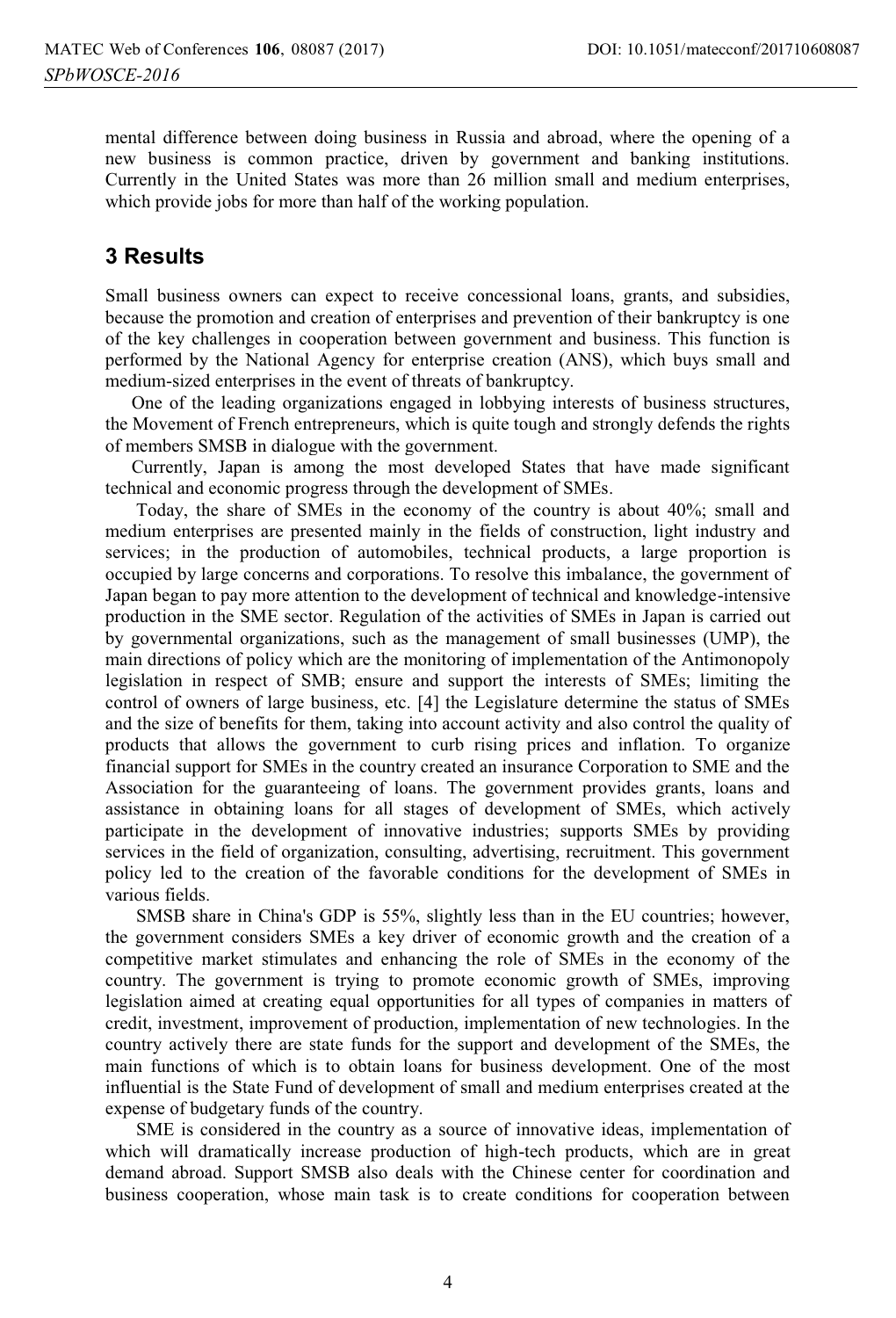Chinese and overseas organizations to support SMEs. An equally important role in the development of SMSB played by the state information service CSMEO, which is engaged in the provision of information advising the public in matters of the SMEs through the Internet site. This network allows the structures of small and medium business to obtain operational information about the market, changes in legislation, innovations and inventions, new methods in management. Thus, the government pays great attention to the development of SMEs in the country through regulation and taxation of SMEs, the creation of funds of support, investment attraction, implementation of lending programs CMSB.

Of great interest to specialists is the experience in the development of SMEs of Singapore, which is one of the most advanced countries of the world. According to research by CNN, the country is ranked fifth in the world in the development of SMEs: to date, there are about 140 000 SMEs, accounting for about 90% of all enterprises in the country and provides jobs for a significant part of the employed population. The main reasons that led to the prosperity of the economy and entrepreneurship in Singapore, include providing various trade, transport, communication, financial, tourism and other services; creation of favorable conditions for business start-up and implementation of direct activities SMSB [5-8].

Special incentives are offered to newly established SMEs are particularly associated with attracting foreign capital and investment. In respect of such SMSB is no duty on transfer of profit; ensured investment of funds in the economy, etc. Support SMEs in the country engaged in the Agency "Spring" to enable development and implementation of various programs to support SMEs, the development of entrepreneurial initiatives of SME participants, delivery of Advisory services, training for business management.

#### **4 Discussion**

For small and medium businesses in the United States are subject to special tax benefits, when, for example, tax is paid only half of the taxable amount. The reduction of Federal taxes is stimulating, thus, the creation of new businesses and the increase in the number of new jobs.

 Thus, the basis of the support and development of the SME sector in the United States are constituted, stable system of state regulation of enterprise activities SMSB, well established practice of state orders for SSB, as well as loans issued in the framework of national or regional programmes.

The European Union. Many years of experience in the development of SSB in the EU showed that the main policy objective of their support is to strengthen the common EU internal market, elimination of administrative barriers, harmonization of the legal framework and strengthening cooperation between EU countries.

 The main directions of EU policy in relation to the development SSMB are financial support; simplifying existing legislation; involvement of associations representing the interests of SMSB, in decision-making in the framework of the EU; the promotion of small and medium enterprises to use innovation and training; business competiveness; support for various forms of cooperation between the structures of SMEs [2,9].

A special case of inter-territorial relations, including regarding the scope of services is foreign economic activity, in which the export – import services. This area concerns a wide range of services (transport, trade mediation, financial, insurance, technology and consulting services, etc.).

In Russian legislation there is no explicit definition of the terms "export and import services". Under the services in the sphere of foreign economic activity of business entities refers to the useful results of such activities, having the main characteristics of services is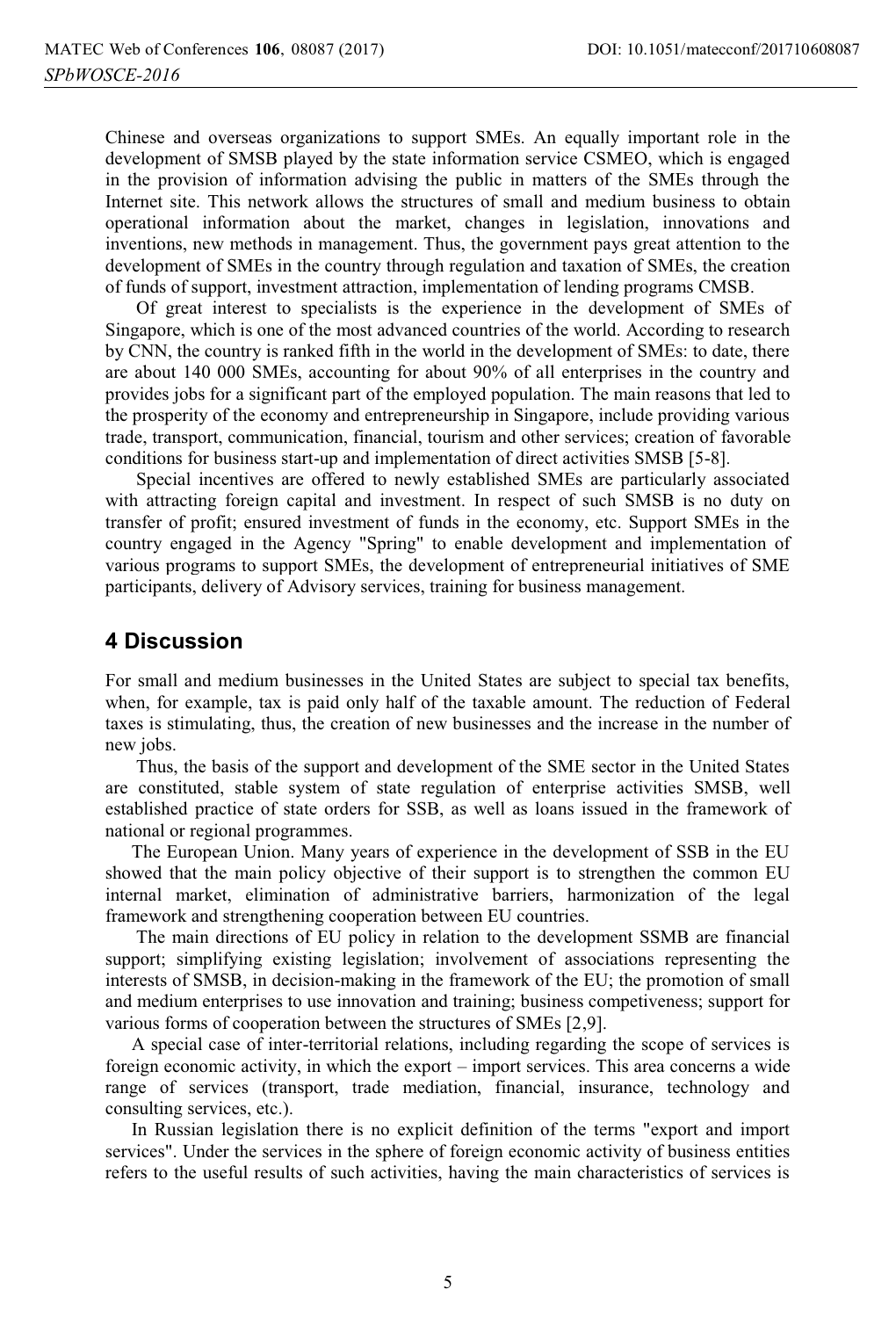inherent in all other types of services: meeting the needs of consumers (both individuals and legal entities), not embodied in financially-material form.

The external trade of services (including production, marketing, distribution and provision of services to end consumers) is carried out in four ways:

- from the territory of Russia on the territory of a foreign state;
- on the territory of Russia to foreign consumers services;
- the Russian provider of services not having a commercial presence in the territory of a foreign state, by his presence or authorized to act on behalf of persons within the territory of a foreign state;
- the Russian provider of services through commercial presence in the territory of a foreign state.

The rest of the definitions concerning certain aspects of the problems will be given below in corresponding sections of our work.

So here it is expedient to focus on those basic principles that characterize the specificity of the territorial consumer market without regard to which management decisions in this area will not be effective.

The important role played by the chamber of Commerce that carry out multilateral activities relating to registration of small and medium-sized companies; training and improving their skills; consulting activities; stimulation of foreign trade and cooperation; issuance of certificates of quality.

Interest advanced in support of SMSB EU countries, particularly Germany and France. So, the official German authorities, non-profit organizations and chamber of Commerce effectively support the development of SMB, in a category that fall more than 99% of registered enterprises. In Germany, a developed export-oriented small business. For example, small businesses with an annual turnover between 10 to 50 million Euro are represented in dozens of global markets, ranking the sector leadership position. Contrary to popular belief, according to which the basis of the German economy are the big corporations, more than 90% of business enterprises are small and medium-sized enterprises.

In Germany there are 83 chamber of Commerce and industry, United in Industrial trade Association, whose main tasks are active participation in the formulation of economic strategy of the state in supporting SMB; training, information, counseling and legal support of small and medium enterprises.

Define the main directions and forms of service used in the process of interaction of economic entities belonging to different administrative-territorial units. It should be noted that the real effect and the corresponding evaluation of the contribution of territories (regions and municipalities) for the individual service areas of activity can be both direct and indirect.

When a direct evaluation has the ability to calculate the amount of required funds and material resources, as well as a concrete contribution to the production and distribution of goods and services sold on the territory of certain administrative-territorial units (acting both as producers and consumers of goods and services). And if indirect assessment could be used heuristic methods (expert evaluation, simulation of the development of the situation, the scenario method, etc.), allowing only indirectly to estimate the magnitude of inter-territorial cooperation and expand the boundaries of economic space, as well as to predict possible changes in these parameters.

The main services areas and forms of service consumers, the development of which can be stimulated through the establishment of interterritorial relationships, include:

- transport services carried out in the form of inter-territorial transportation of passengers and various cargoes the main types of vehicles;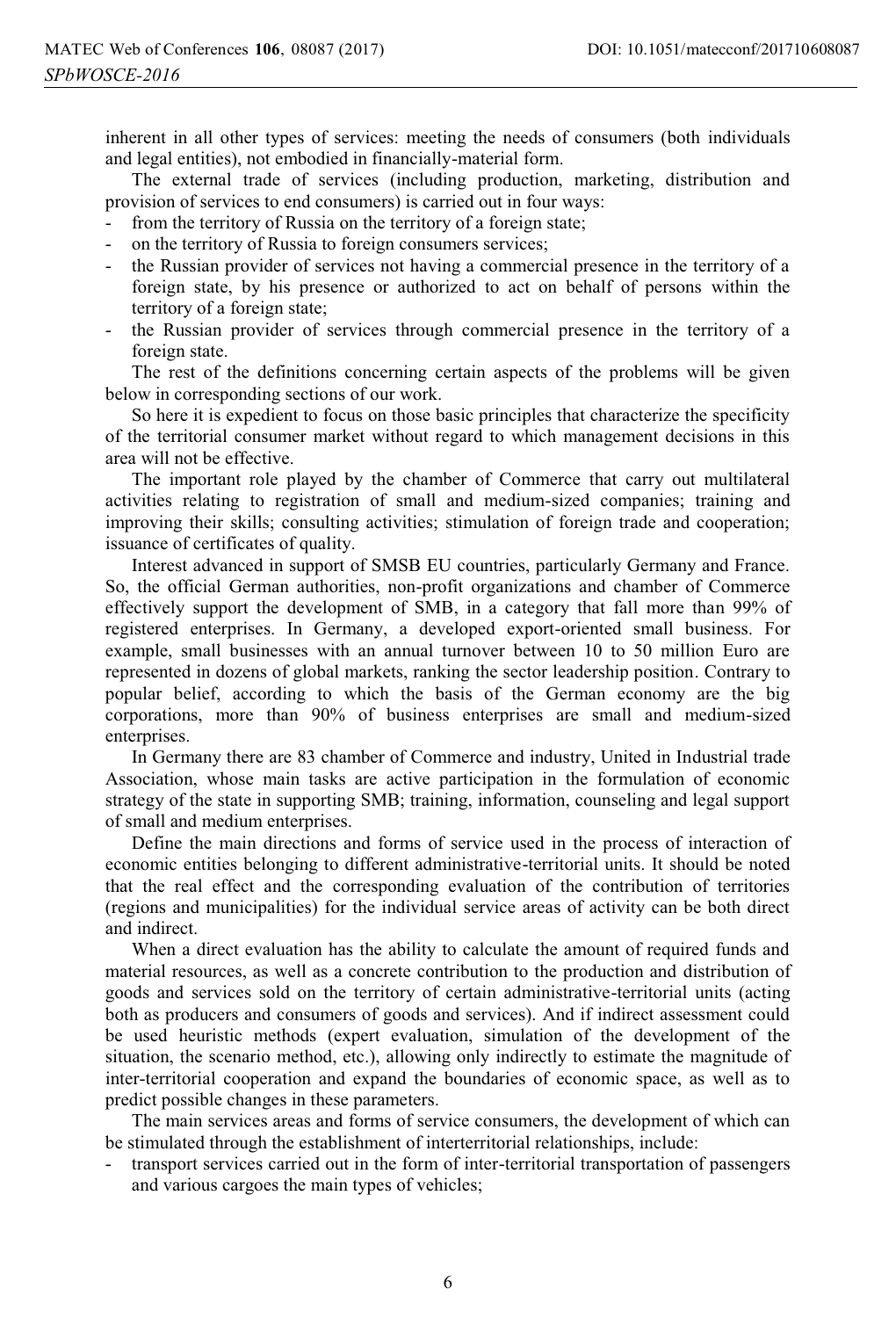- transport-logistics service (implemented through the activities of transportation and logistics companies, terminals, warehouses, etc.);
- telecommunications services (Telecom services, Internet, etc.) to form the rapidly expanding market of various services, in fact, related to almost all categories of the service;
- services for construction and repair of buildings and structures implemented mainly on the network basis;
- business services, designed to provide the entrepreneurial and other activities of enterprises and organizations registered on the territory of one subject of the Russian Federation carried out on the territory of other subjects (similar to municipalities).

Such services could include the registration of new enterprises, including joint; the issuance of licenses and other documents authorizing a particular activity; informing and advising on the specific activities and peculiarities of markets, stationed on the territory of activities; counseling and intermediation in establishing contract (contractual) relationship between economic structures, belonging to different areas, etc. part of the business services of this type is positioned as the state and municipal services, the provision of which is strictly regulated by the state (in terms of their provision, for example, processing time, etc.) and implemented by centers. Another part of such services provided by commercial organizations, providing legal, information and other consulting services.

 Important factor high performance of SME in Germany is a relatively cheap business loans: interest rates for SMSB in Germany starting from 4-4.5% per annum. Thus, for SMEs there are also various bonuses in the procedure of repayment and collateral [3-10].

France. Currently, the country has registered about 3 million small and medium-sized enterprises, and about 40% are employed in the manufacturing sector.

 Over the past quarter century the country has created well-developed, well-functioning state system of incentives for small and medium-sized businesses. New small businesses for two years are exempt from taxes; they reduced income tax and tax on the invested portion of the profits. Special attention the government pays to those who decided to open their business in economically backward regions. For these businesses extend discounts and the abolition of payments to social security funds (health, pension Fund, Fund for multi-family and the unemployed).

#### **5 Conclusions**

Thus, SMEs in Singapore is one of the most important factors of development of economy at the expense of the current favorable economic conditions and attractive investment climate as well as sound government policies to support SMEs.

Given the monitoring of SME development in economically developed countries, allows to make the definite conclusion that, creating a favorable climate for the functioning and development of SMSB States thereby contribute to the growth of the country's economic strength and progress in the most complete satisfaction of needs of citizens in the right to work and comprehensive development of personality. After all, creating new businesses, governments solve the very important task of creating new jobs, meeting the material needs of the population; innovative development of economy; the creation of a "middle class", ensuring economic and political stability in the country.

#### **References**

1. V. F. Bogachev, A. I. Kotov, Vestnik Inzhekon **4**, 32-38 (2013)